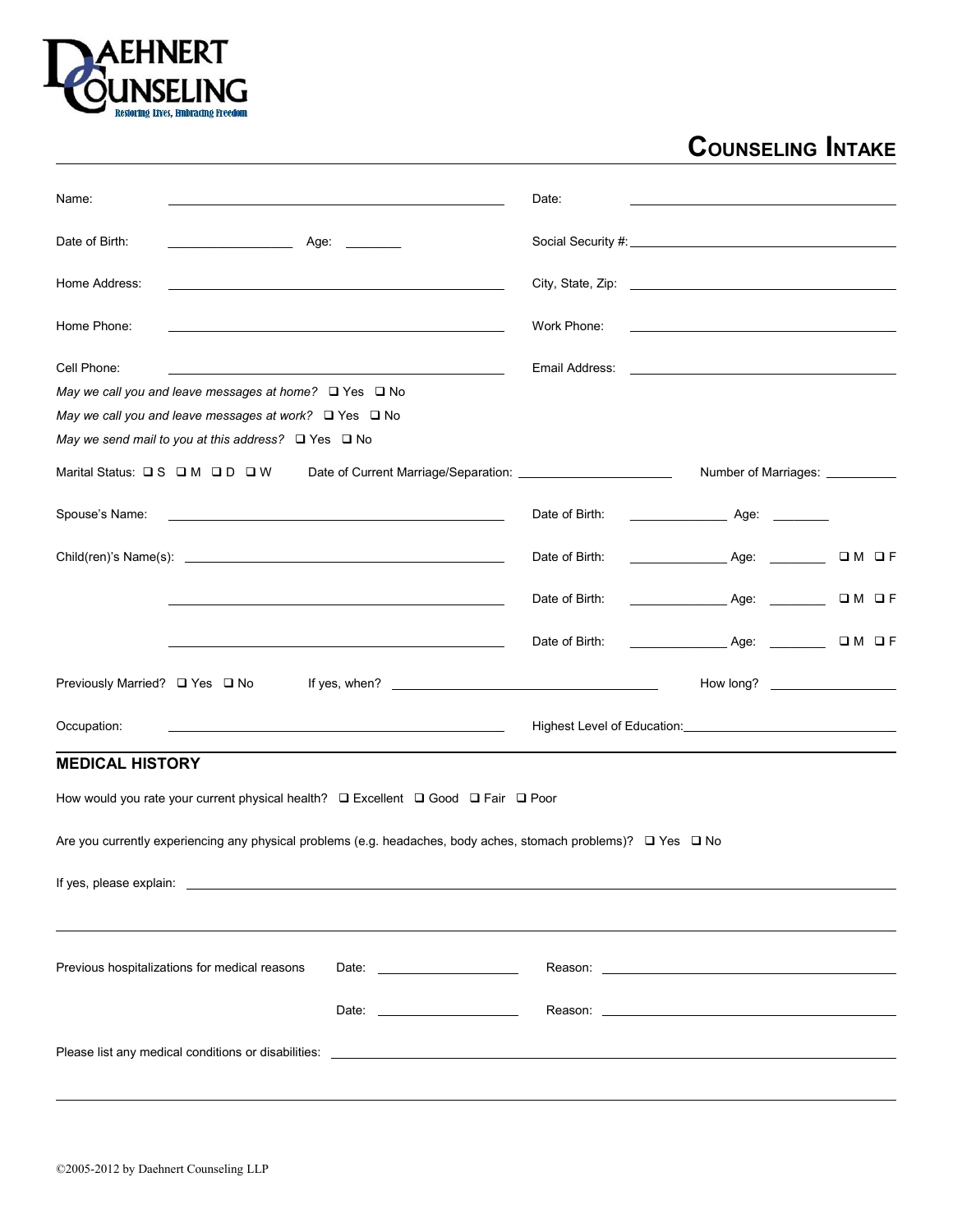| MEDICATION(S)<br>Over-the-counter or prescription | <b>DOSAGE</b> |
|---------------------------------------------------|---------------|
|                                                   |               |
|                                                   |               |
|                                                   |               |

## **COUNSELING AND PSYCHIATRIC HISTORY**

| Have you had previous counseling? $\Box$ Yes $\Box$ No<br>If yes, when?                                 | Name and location of counselor: |  |
|---------------------------------------------------------------------------------------------------------|---------------------------------|--|
| If yes, for what reason?                                                                                | For how long?                   |  |
| Have you ever been diagnosed with or treated for any type of mental illness? $\square$ Yes $\square$ No | If yes, which type?             |  |

Has anyone in your family ever been diagnosed with or treated for any type of mental illness? Yes No If yes, which type?

| <b>PSYCHIATRIC MEDICATION(S)</b> | <b>DOSAGE</b> |
|----------------------------------|---------------|
|                                  |               |
|                                  |               |
|                                  |               |
|                                  |               |
|                                  |               |
|                                  |               |

## **REASONS FOR SEEKING HELP**

| What concerns have brought you to counseling today?                                                |                                                                               |                                                                                         |        |                                                     |
|----------------------------------------------------------------------------------------------------|-------------------------------------------------------------------------------|-----------------------------------------------------------------------------------------|--------|-----------------------------------------------------|
|                                                                                                    |                                                                               |                                                                                         |        |                                                     |
|                                                                                                    |                                                                               |                                                                                         |        |                                                     |
|                                                                                                    |                                                                               | Where are your concerns causing the most problems for you? Please check all that apply: |        |                                                     |
|                                                                                                    | $\Box$ Home $\Box$ Work $\Box$ Marriage $\Box$ Other Relationships $\Box$ God |                                                                                         |        |                                                     |
| When did your present concerns begin to be a problem for you?                                      |                                                                               |                                                                                         |        |                                                     |
|                                                                                                    |                                                                               |                                                                                         |        |                                                     |
| Please rate the severity of your present concerns on the following scale. Check one:               |                                                                               |                                                                                         |        |                                                     |
| $\Box$ Mild $\Box$ Moderate $\Box$ Severe $\Box$ Totally Incapacitating                            |                                                                               |                                                                                         |        |                                                     |
| Please indicate which of the following areas are currently problems for you. Check all that apply: |                                                                               |                                                                                         |        |                                                     |
|                                                                                                    | □                                                                             | Feeling inferior to others                                                              | $\Box$ | Not being able to say what you really think or feel |
|                                                                                                    | □                                                                             | Under too much pressure and feeling stressed                                            | $\Box$ | Angry outbursts                                     |
|                                                                                                    | □                                                                             | Feeling down or unhappy/depressed mood                                                  | $\Box$ | Excessive fear of specific places or objects        |
|                                                                                                    | □                                                                             | Excessive anxiety or worry                                                              | $\Box$ | Difficulty making friends                           |
|                                                                                                    | □                                                                             | Feeling lonely                                                                          | □      | Difficulty keeping friends                          |
|                                                                                                    | ◻                                                                             | Suspicious feelings toward other people                                                 | □      | Feeling as if you'd be better off dead              |
|                                                                                                    | ◻                                                                             | Afraid of being on your own                                                             | □      | Feeling manipulated or controlled by others         |
|                                                                                                    |                                                                               |                                                                                         |        |                                                     |